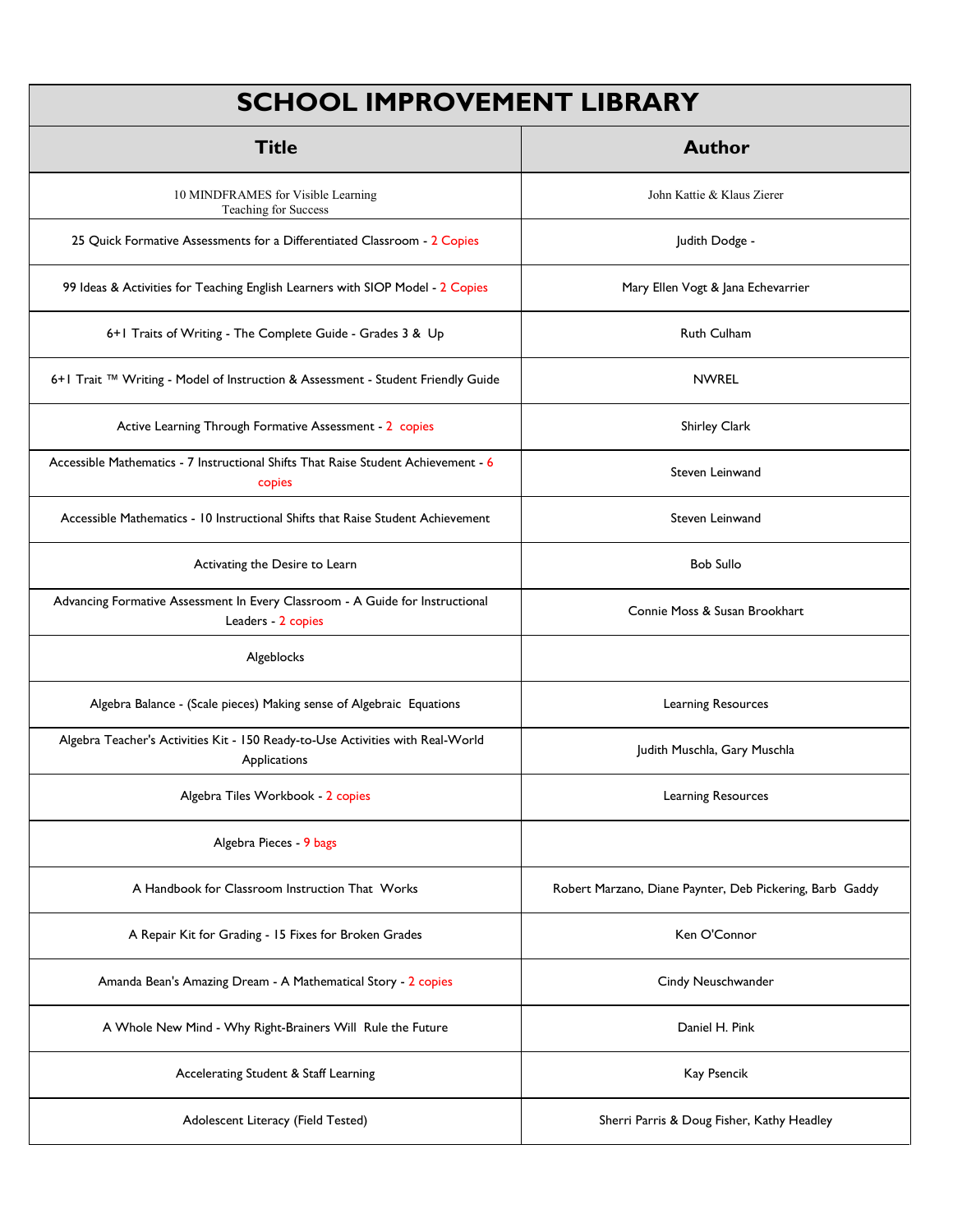| Asking the Right Questions - Techniques for Collaboration & School Change - 2 copies                        | Edie Holcomb                                                                 |
|-------------------------------------------------------------------------------------------------------------|------------------------------------------------------------------------------|
| Assessment and Student Success in a Differentiated Classroom                                                | Carol Ann Tomlinson                                                          |
| Assessment for Intervention - A Problem Solving Approach - 3 copies                                         | Rachel Brown-Chidsey                                                         |
| Assessment for Learning - Putting it into Practice                                                          | Paul Black, Christine Harrison, Clare Lee, Bethan Marshall, Dylan<br>William |
| Assignments Matter - Making the Connections That Help Students Meet Standards                               | Eleanor Doughtery                                                            |
| Assisting Reading Instruction: The Paraprofessional's Guide (Video and Workbook)                            | <b>Teri Wallace</b>                                                          |
| Authentic Learning in the Digital Age - Engaging Students Through Inquiry                                   | Larissa Pahomov                                                              |
| Becoming a Reflective Teacher<br>The Classroom Strategies Series                                            | Tina Boogren, Tammy Heflebower, Jessica Kanold-Mcintyre,<br>Debra Pickering  |
| Beyond Good Teaching                                                                                        | <b>NCTM</b>                                                                  |
| Beyond the Bake Sale - The Essential Guide to Family-School Partnerships                                    | Anne Henderson, Karen Mapp, Vivian Johnson, Don Davies                       |
| Beyond the Bell - A Toolkit for Creating Effective After-School Programs                                    | <b>NCREL</b>                                                                 |
| Big Book of Math - Read, Write, Research - Grades K-6 - 12 copies                                           | Dinah Zike's                                                                 |
| Big Book of Math - Read, Write, Research - Middle/High School - 8 copies                                    | Dinah Zike's                                                                 |
| Building Academic Vocabulary Teachers Manual                                                                | Robert Marzano, Debra Pickering                                              |
| Building Background Knowledge for Academic Achievement                                                      | Robert J. Marzano                                                            |
| Building Teachers' Capacity for Success - A collaborative Approach for Coaches and<br><b>School Leaders</b> | Pete Hall & Alisa Simeral                                                    |
| Café in the Classroom - Helping Children Visualize Literacy Goals - Workshop Kit -<br>CD/DVD                | Gail Boushey & Joan Moser "The Sisters"                                      |
| Catching Up or Leading the Way (American Education in the Age of Globalization)                             | Yong Zhao                                                                    |
| Catching Schools (An Action Guide to Schoolwide Reading Improvement) 2 Copies                               | Barbara M. Taylor                                                            |
| Changing for Good (Sustaining School Improvement)                                                           | Melissa Evans-Andris                                                         |
| Children's Mathematics - Cognitively Guided Instruction                                                     | Carpenter, Fennema, Franke, Levi, Empson                                     |
| Causes & Cures in the Classroom - Getting to the Root of Academic Behavior Problems                         | Margaret Searle                                                              |
| Checking for Understanding (Formative Assessment Techniques) 3 Copies                                       | Douglas Fisher & Nancy Frey                                                  |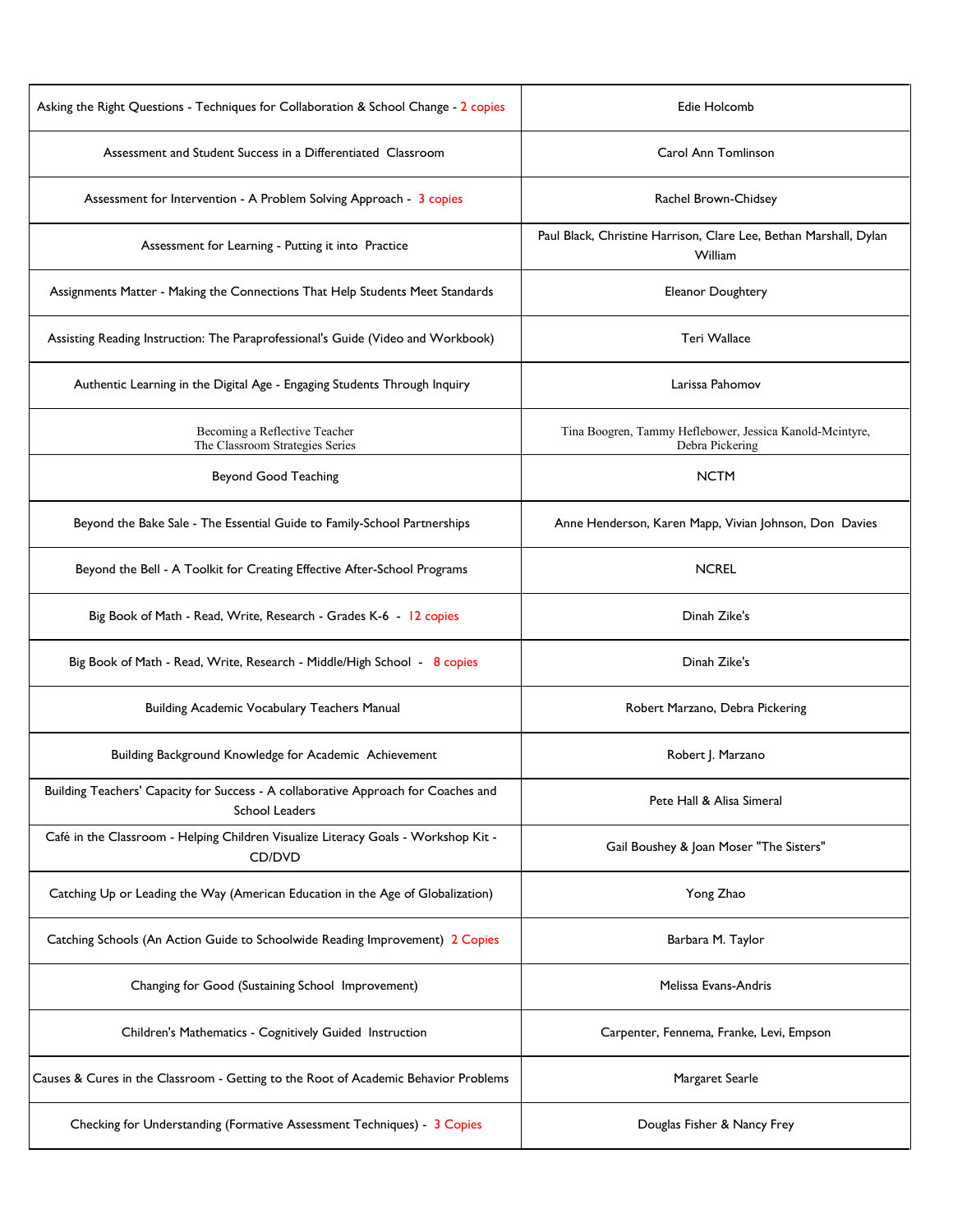| Classroom Instruction that Works 3 copies                                                                                    | Bob Marzano, Deb Pickering, Jane Polloch             |
|------------------------------------------------------------------------------------------------------------------------------|------------------------------------------------------|
| Classroom Instruction that Works - 2nd Edition - 2 Copies                                                                    | Ceri Dean, Elizabeth Ross, Howard Pitler             |
| Classrooms that Work - They Can All Read and Write - 2 copies                                                                | Pat Cunningham & Richard Allington                   |
| Closing the Poverty & Culture Gap                                                                                            | Donna Walker Tileston & Sandra Darling               |
| Cognitive Coaching - A Foundation for Renaissance Schools                                                                    | Arthur Costa, Robert Garmston                        |
| Common Core - Teaching students in grades K-5 Students to meet the Reding<br><b>Standards</b>                                | Maureen McLaughlin                                   |
| Common Core - Teaching students in grades 6-12 to Meet the Reading Standards                                                 | Maureen McLaughlin                                   |
| Common Formative Assessments-How to connect Standards-Based Instruction and<br><b>Assessment - 2 Copies</b>                  | Larry Ainsworth & Donald Viegut                      |
| Common Formative Assessments - The Power of Assessments for Learning                                                         | Lead and Learn                                       |
| Comprehensive Data Retreat Word Book                                                                                         | Judy Sargent                                         |
| Comprehension Connections - Bridges to Strategic Reading                                                                     | Tanny McGregor                                       |
|                                                                                                                              |                                                      |
| Conceptual Change Model: The CCM Handbook                                                                                    | Diane L. Schmidt; Barbara Woodworth, Josepth Stepans |
| Connecting Cuisenaire Rods Additions & Subtraction Set                                                                       | <b>ETA Cuisenaire</b>                                |
| Connecting Teachers Students and Standards (Strategies for Success in Diverse and<br>Inclusive Classrooms                    | Deb Voltz, Michele Sims, Betty Nelson                |
| Creating Meaning Through Measurement: How our School Got SMART About<br>Accountability                                       | Jan O'Neill & Anne Conzemius                         |
| Creating the Opportunity to Learn - Moving from Research to Practice to Close the<br>Achievement Gap                         | A. Wade Boykin & Pedro Noguera                       |
| Cultivating Curiosity - in K-12 Classrooms                                                                                   | Wendy L. Ostroff                                     |
| Current, Best Strategies for Strengthening Math Computation and Problem-Solving Skills<br>$(Grades 4-8)$                     | Don Fraser                                           |
| Current, Best Strategies for Teaching Math Facts and Helping Your Students Master<br>Basic Math Skills (Grades K-3) 2 copies | Gary Eisenberg                                       |
| Curriculum 21 - Essential Education For A Changing World                                                                     | Heidi Hayes Jacobs                                   |
| Daily 5 and Café Coaching and Collaboration in Schools - Inside Leadership - CD                                              | Gail Boushey and Joan Moser "The Sisters"            |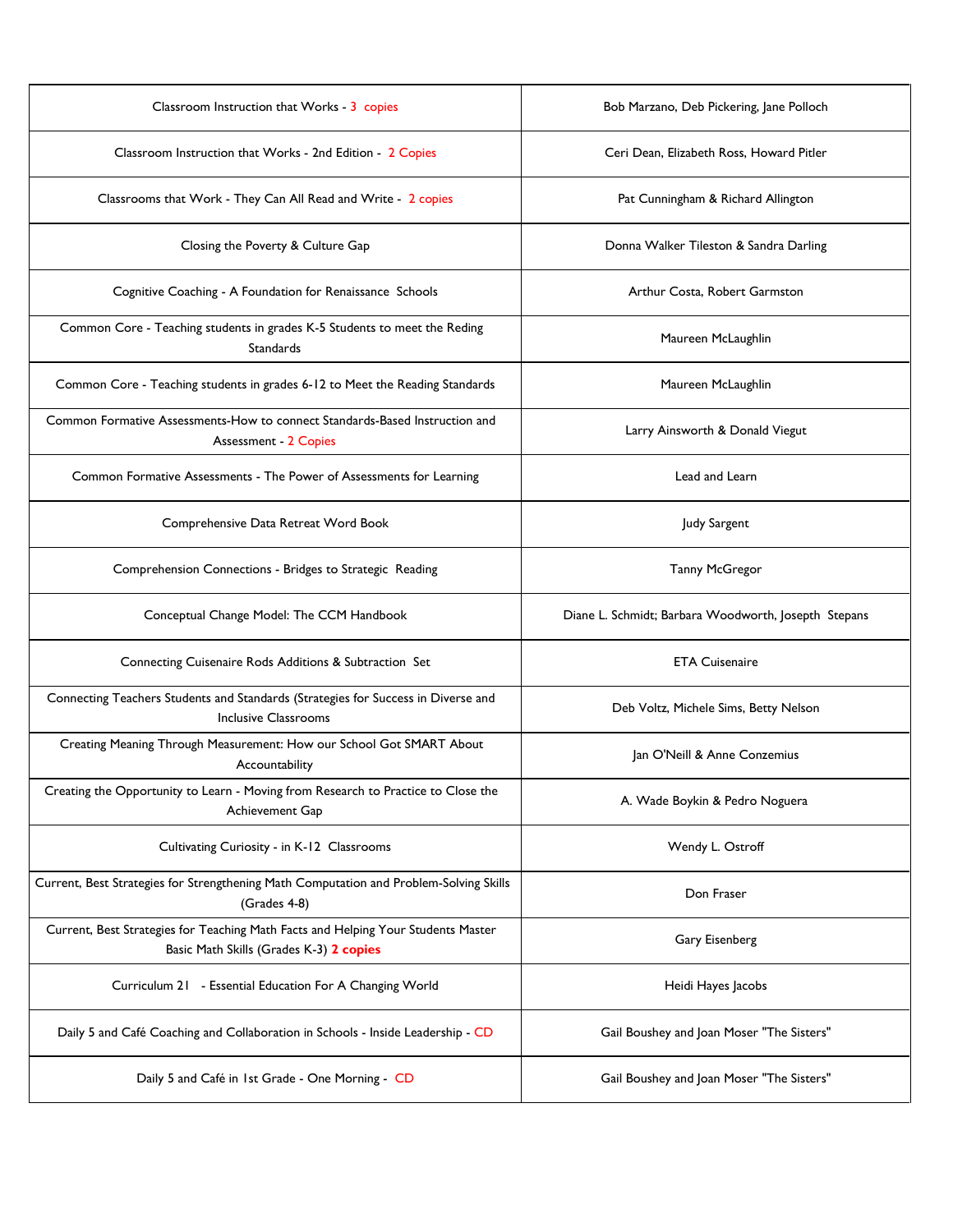| Data Analysis for Continuous School Improvement $-2$ copies                                             | Victoria Bernhardt, PH.D.                                    |
|---------------------------------------------------------------------------------------------------------|--------------------------------------------------------------|
| Designing Standards-Based Districts, Schools, and Classrooms                                            | Robert J. Marzano, John S. Kendall                           |
| Data Strategies to Uncover and Eliminate Hidden Inequities<br>The Wallpaper Effect                      | Ruth Johnson<br>Robin Avelar La Salle                        |
| Developing Essential Understanding of Rational Numbers - Grades 3-5 - 4 copies                          | <b>NCTM</b>                                                  |
| Developing Standards-Based Report Cards - 4 copies                                                      | Thomas Guskey & Jane Bailey                                  |
| Differentiating Math Instruction                                                                        | <b>William Bender</b>                                        |
| Discipline with Dignity<br>How to Build Responsibility, Relationships, and Respect<br>in Your Classroom | Richard Curwin, Allen Mendler, Brian Mendler                 |
| Discovering Mathematics IA                                                                              | Chow Wai Keung                                               |
| Discovering Mathematics IB                                                                              | Chow Wai Keung                                               |
| Discovering Mathematics - Teacher's Guide - IA                                                          | Chow Wai Keung                                               |
| Discovering Mathematics - Teacher's Guide - IB                                                          | Chow Wai Keung                                               |
| Discovering Mathematics Workbook (Express) 1                                                            | Chow Wai Keung                                               |
| Disrupting Class - How Disruptive Innovation Will Change the Way the World Learns                       | Clayton M. Christensen                                       |
| Disrupting Poverty - Five Powerful Classroom Practices                                                  | Kathleen Budge/William Parrett                               |
| Distance Learning Playbook – Grades K-12 – 2 copies                                                     | Douglas Fisher - Nancy Frey - John Hattie                    |
| Ditch that Textbook - Free your teaching & Revolutionize Your Classroom                                 | Matt Miller                                                  |
| Dominoes - (5 sets)                                                                                     | <b>EAI Education</b>                                         |
| Dot Dice                                                                                                | <b>EAI Education</b>                                         |
| DRIVE - The Surprising Truth About what Motivates Us - 5 CDs                                            | Daniel H. Pink                                               |
| #eWalkThrough - Digital System for Instructional Leadership                                             | Dr. Kelly Gillespie                                          |
| Effective Collaboration for Educating the Whole Child                                                   | Carol A. Kochhar-Bryant & Angela Heishman                    |
| Effective School Interventions - Evidence-Based Strategies for Improving Student<br>Outcomes            | Natalie Rathvon                                              |
| <b>Empowered Educators</b><br>How High-Performing Systems Shape Teaching Quality Around the World       | Linda Darling-Hammond                                        |
| English Language Learners in the Mathematics Classroom - 2 copies                                       | Debra Coggins, Drew Kravin, Grace Davila Coates, Maria Dreux |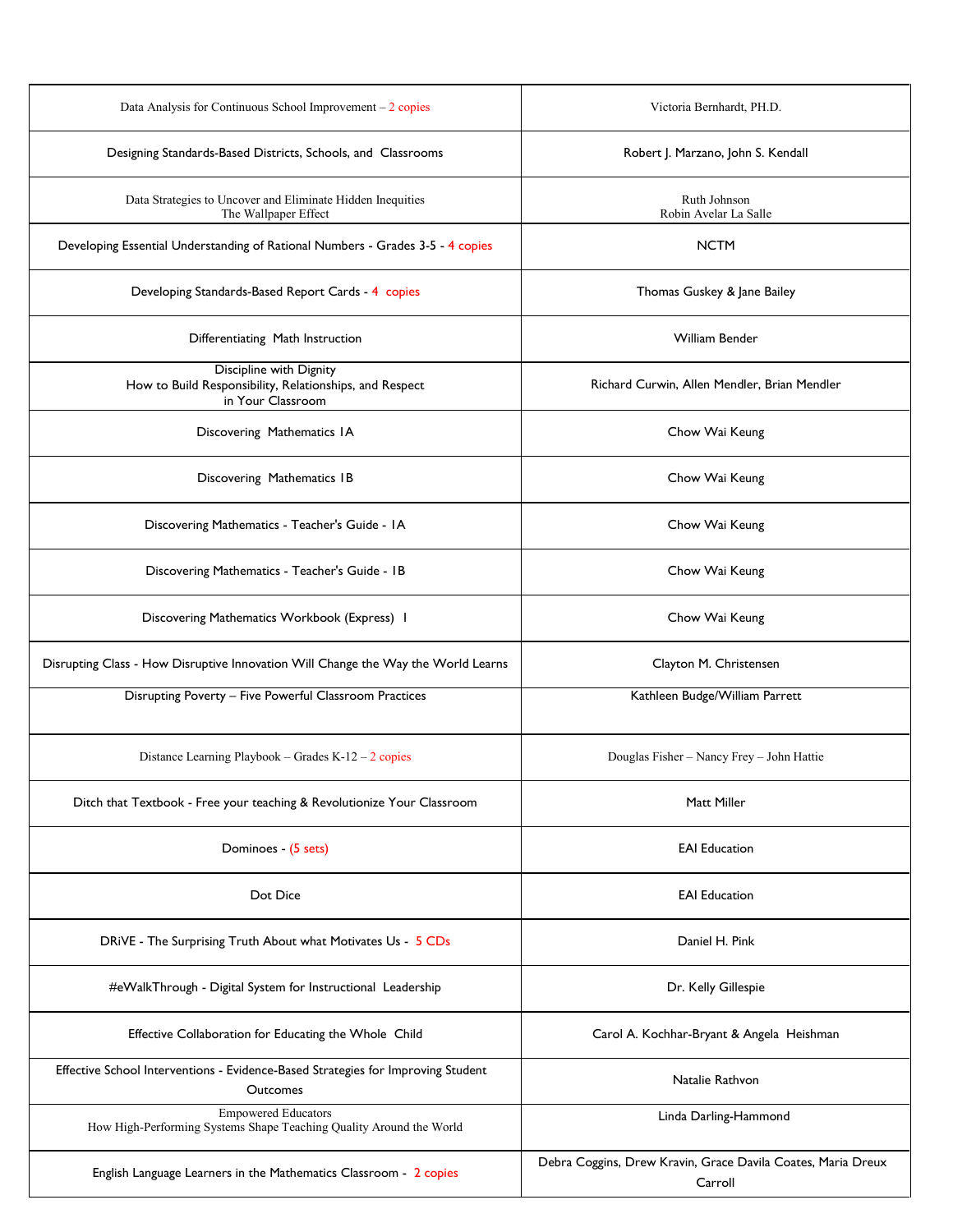| English Teachers Need Better Writing Texts - Students Deserve to be Taught What<br>Professionals Know! | Paul Aamot                                          |
|--------------------------------------------------------------------------------------------------------|-----------------------------------------------------|
| Engaging Teachers in Classroom Walkthroughs                                                            | Donal S. Kachur                                     |
| Enhancing Professional Practice - A Framework for Teaching - 3 COPIES                                  | Charlotte Danielson                                 |
| Essential Questions - Opening doors to student understanding                                           | Jay McTighe                                         |
| Evaluating School Programs - An Educator's Guide                                                       | James R. Sanders & Carolyn Sullins                  |
| Every Teacher's Guide to Working with Parents                                                          | Gwen L. Rudney                                      |
| Fair Isn't Always Equal - Assessment and Grading in the<br>Differentiated Classroom                    | Rick Wormeli                                        |
| Focus - Elevating the Essentials to Radically Improve Student Learning - 2 copies                      | Mike Schmoker                                       |
| Formative Assessment - for Every Classroom 2nd Edition - 2 copies                                      | Susan M. Brookhart                                  |
| Formative Assessment - Responding to Your Students - 2 copies                                          | Harry Grover Tuttle                                 |
| Fossils Handbook - 7 copies                                                                            | Golden Rule                                         |
| Foundations - Additions and Subtraction - Teachers Manual and student copy                             | Math Teachers Press                                 |
| Fraction Circles & Squares Kit (Grades 3-4)                                                            | <b>EAI</b> Education                                |
| Fraction Inquiry Activities - 11 copies                                                                | Candy Dowd                                          |
| From Mandate to Achievement (5 steps to a curriculum System that works)                                | <b>Elaine Makas</b>                                 |
| From Silos to Systems - Reframing Schools for Success                                                  | Sally B. Kilgore                                    |
| From Standards to Success                                                                              | Mark R. O'Shea                                      |
| Hard-to-Teach Biology Concepts - A Framework to Deepen Student Understanding - 10<br>copies            | Susan Koba                                          |
| How To Assess Higher-Order Thinking Skills In Your Classroom                                           | Susan M. Brookhart                                  |
| How to be a Para Pro - A Comprehensive Training Manual for Paraprofessionals                           | Diane Twachtman-Cullen                              |
| How to Create and Use Rubrics for Formative Assessment and Grading                                     | Susan M. Brookhart                                  |
| How To Give Effective Feedback To Your Students 2 copies                                               | Susan M. Brookhart                                  |
| How to Use Standards in the Classroom                                                                  | Douglas E. Harris and Judy F. Carr                  |
| Handbook of Response To Intervention (The Science and Practice of Assessment &<br>Intervention)        | Shane R. Jimerson & Matt Burns, Amanda VanDerHeyden |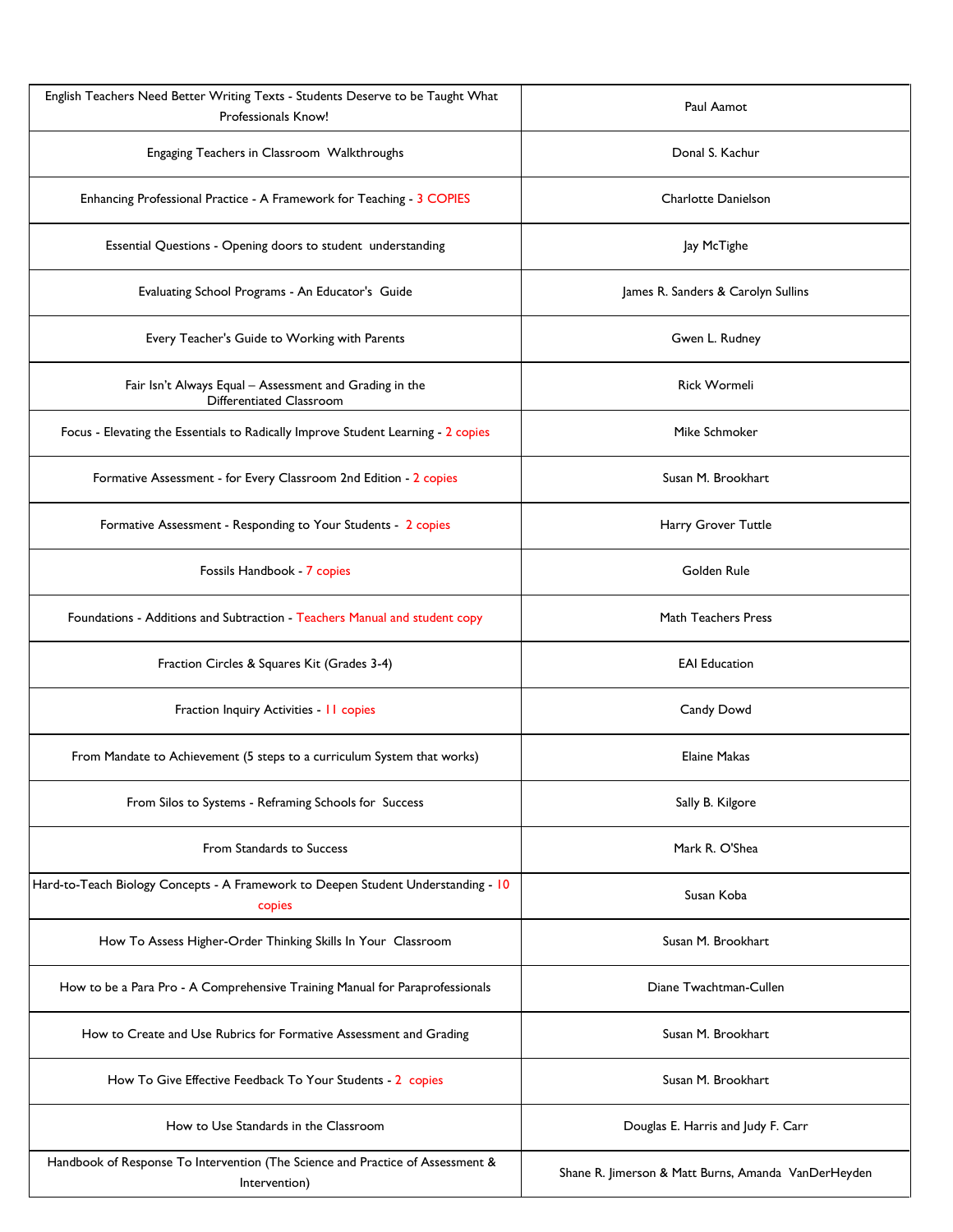| Motion Leadership (The Skinny on Becoming Change Savvy)                                                    | Michael Fullan                                          |
|------------------------------------------------------------------------------------------------------------|---------------------------------------------------------|
| Maximize Performance - Creating a Culture for Educational Excellence                                       | Quint Studer - Janet Pilcher                            |
| I HAVEWHO HASGAME                                                                                          | <b>Christine Koers</b>                                  |
| Introduction to Responsive Classroom - Resource Book                                                       | Center for Responsive Schools, Inc                      |
| Implementing Rtl in Elementary and Secondary Schools - 2 copies                                            | Matthew K. Burns, Kimberly Gibbons                      |
| Implementing the SIOP Model through Effective Professional Development and Coaching                        | Jana Echevarria, Deborah Short, MaryEllen Vogt          |
| Improving Adolescent Literacy Content Area Strategies at Work                                              | Douglas Fisher & Nancy Frey                             |
| Improving Student Learning One Teacher at a Time                                                           | Jane E. Pollock                                         |
| <b>Informative Assessment</b>                                                                              | Robin Fogarty & Gene Kerns                              |
| Inside the Writing Traits Classroom - K-2 Lessons on DVD (2 copies)                                        | <b>Ruth Culham</b>                                      |
| Integrating Differentiated Instruction & Understanding by Design                                           | Carol Ann Tomlinson & Jay McTighe                       |
| Integrating Environmental Print - Across the Curriculum PreK-3 - Making Literacy<br>Instruction Meaningful | Lynn Kirkland, Jerry Aldridge, Patricia Kuby            |
| Knowing What Counts - Conferencing and Reporting (2 copies)                                                | Kathleen Gregory, Caren Cameron, Anne Davies            |
| Knowing What Counts - Self-Assessment and Goal Setting (2 copies)                                          | Kathleen Gregory, Caren Cameron, Anne Davies            |
| Knowing What Counts - Setting and Using Criteria (3 copies)                                                | Kathleen Gregory, Caren Cameron                         |
| Leading and Managing A Differentiated Classroom - 2 copies                                                 | Carol Ann Tomlinson & Marcia B. Imbeau                  |
| Leading By Design - An Action Framework for PLC at Work Leaders                                            | Cassandra Erkens, Eric Twadell                          |
| Leading Change In Your School How to conquer myths, commitment, and get results - 3<br>copies              | Douglas Reeves                                          |
| Leading For Equality                                                                                       | <b>Stacey M Childress</b>                               |
| The Pursuit of Excellence in Montgomery County Public Schools                                              | Denis P. Doyle<br>David A. Thomas, David Gergen         |
| Learning by Doing - A Handbook for Professional Learning Communities at Work - 6<br>copies                 | Richard DuFour, Robert Eaker, Becky DuFour, Thomas Many |
| Learning to Choose Choosing to Learn - The key to Motivation & Achievement                                 | Mike Anderson                                           |
| Making Standards Useful in the Classroom                                                                   | Robert Marzano, Mark W. Haystead                        |
| Made to Stick - Why Some Ideas Survive and Others Die - AUDIO                                              | Chip Heath & Dan Heath                                  |
| Managing Diverse Classrooms (How to build on Students' Cultural Strengths)                                 | Carrie Rothsten-Fish, Elise Trumbull                    |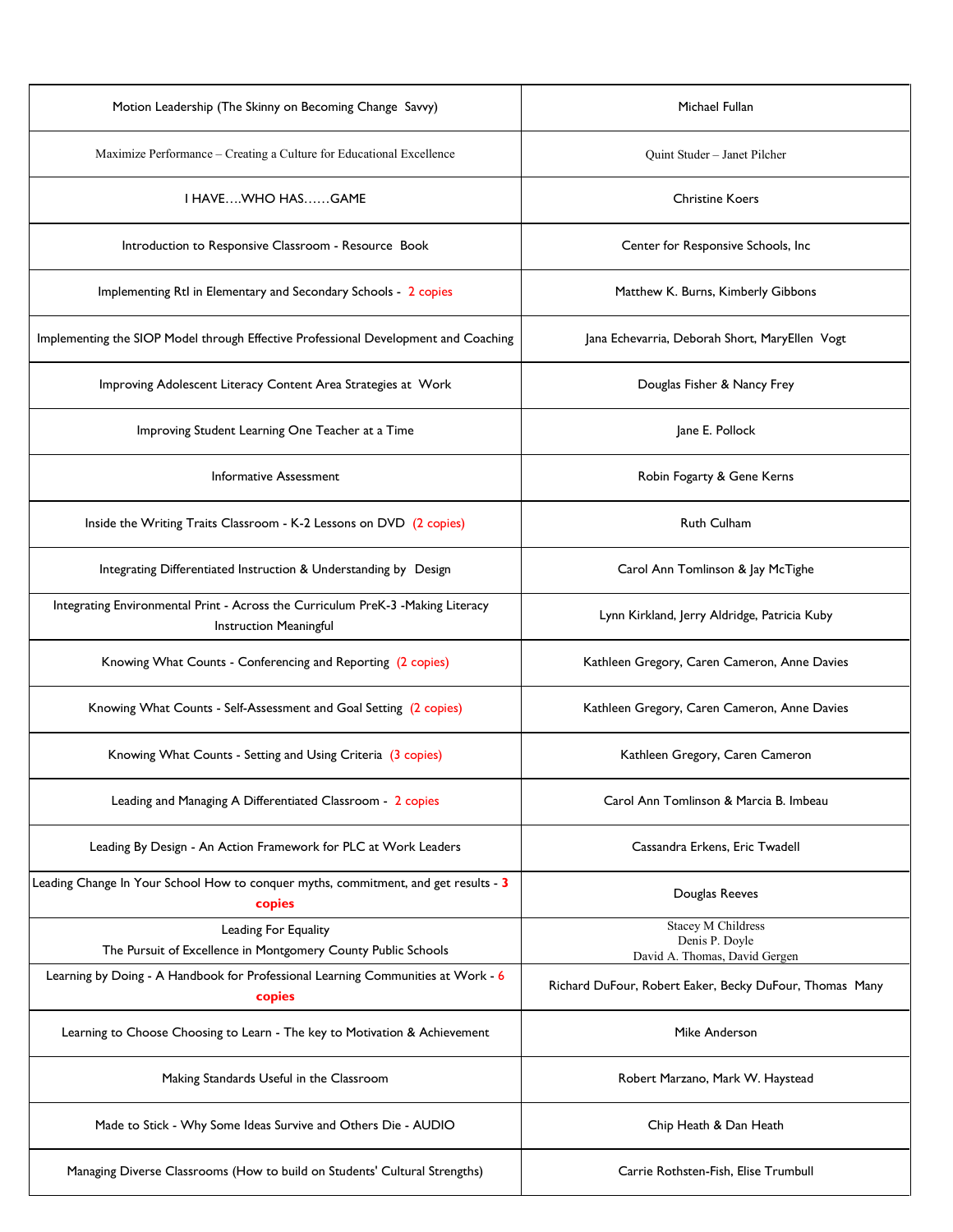| Mapping the Big Picture - Integrating Curriculum & Assessment K-12                              | Heidi Hayes Jacobs                                                                  |
|-------------------------------------------------------------------------------------------------|-------------------------------------------------------------------------------------|
| Mathematics Assessment Sampler - Grades 3-5 - 5 Copies                                          | Mathematics Assessment Sampler - Grades 3-5 - 5 Copies                              |
| Mathematics Assessment Sampler - Grades 6-8 - 5 Copies                                          | Mathematics Assessment Sampler - Grades 6-8 - 5 Copies                              |
| School-Based Behavioral Assessment – Informing Prevention and Intervention                      | Sandra M. Chafouleas, Austin H. Johnson, T. Chris Riley-Tillman, Emily<br>A. Iovino |
| <b>Smart Leaders Smarter Teams</b><br>How You and Your Team Get Unstuck to Get Results          | Roger Schwarz                                                                       |
| Surpassing Shanghai<br>An Agenda for American Education Built on the World's Leading Systems    | Marc S. Tucker<br>Linda Darling-Hammond                                             |
| That Used to Be Us<br>How America Fell Behind in the World it Invented and How We Can Come Back | Thomas L. Friedman<br>Michael Mandelbaum                                            |
| <b>XLR8Accelerate</b>                                                                           | John P. Kotter                                                                      |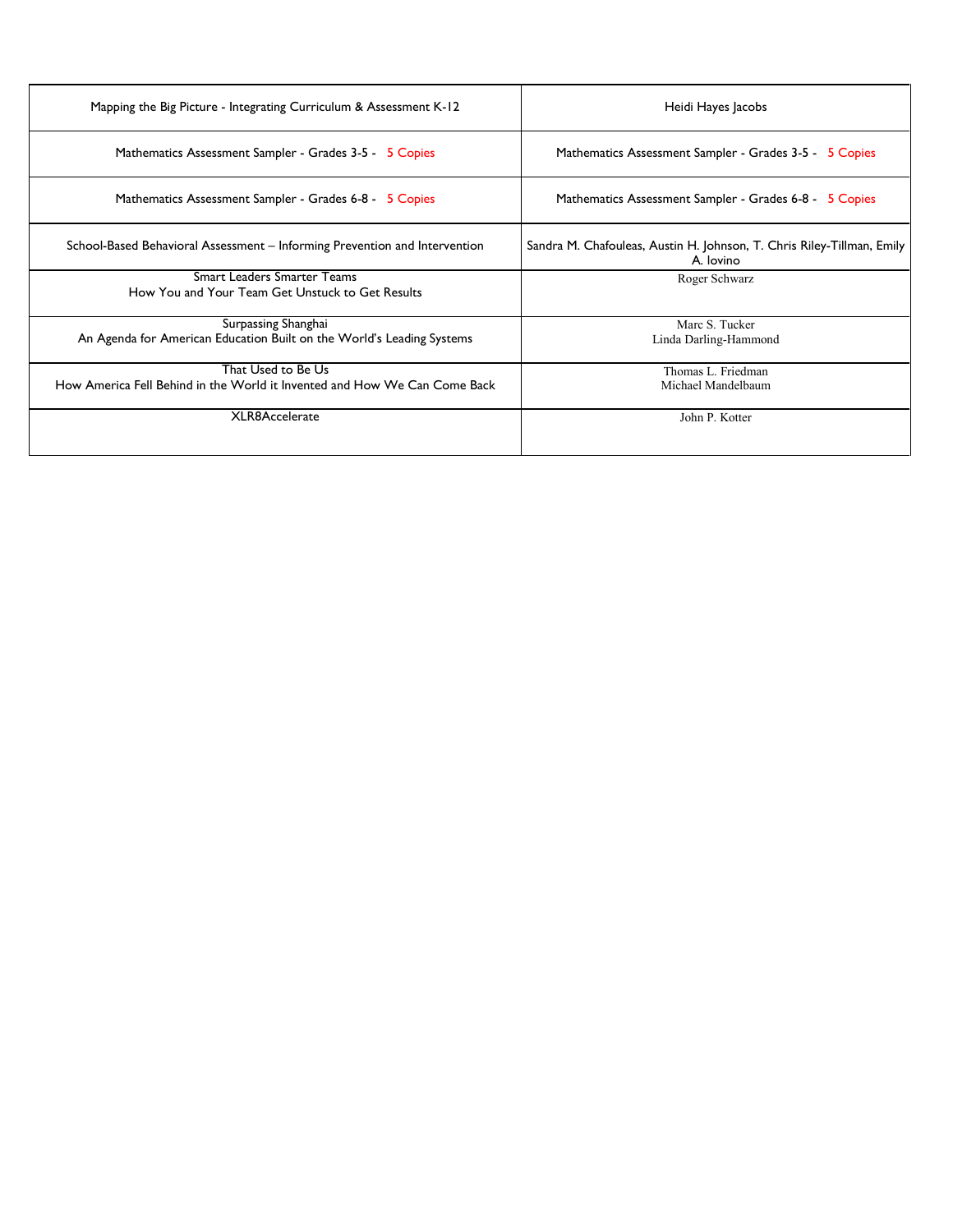| Mathematics Curriculum Topic Study - Bridging the Gap Between Standards and Practice            | Page Keeley, Cheryl M. Rose                  |
|-------------------------------------------------------------------------------------------------|----------------------------------------------|
| Mindfulness in the Classroom - Strategies for Promoting Concentration, Compassion, and Calm     | Thomas Armstrong                             |
| Minnesota Math - Meeting the 8th grade standards                                                | Pearson Custom Publishing                    |
| Minnesotas Geology - 5 copies                                                                   | Richard Ojakangas                            |
| Mixing it Up - Integrated, Interdisciplinary, Intriguing Science in the Elementary<br>Classroom | <b>NSTA</b>                                  |
| Models of Professional Development - A Celebration of Educators                                 | Bruce Joyce & Emaily Calhoun                 |
| The Motivated Brain - Improving Student Attention, Engagement, and Perseverance                 | Gayle Gregory & Martha Kaufeldt              |
| Moving with Math - Extensions - Teachers Manual and Student Workbook                            | Math Teachers Press                          |
| Moving with Math - Math By Topic, Algebra - Teachers Manual and Student Workbook                | <b>Math Teachers Press</b>                   |
| Moving with Math - Sums for High School - Teacher Manual & Student Activity Book                | Math Teachers Press                          |
| Moving with Math Teachers Resource Guide                                                        | Math Teachers Press                          |
| Multiple Intelligences in the Classroom                                                         | <b>Thomas Armstrong</b>                      |
| Navigating through Number and Operations in Grades 3-5 - 60 copies                              | <b>NCTM</b>                                  |
| Navigating through Number and Operations in Grades 6-8 - 8 copies                               | <b>NCTM</b>                                  |
| Number Dice                                                                                     | <b>EAI Education</b>                         |
| Number Talks – Whole Number Computation – $2$ copies                                            | Sherry Parrish                               |
| On Common Ground - The Power of Professional Learning Communities                               | Richard DuFour, Robert Eaker, Rebecca DuFour |
| One Teacher at a Time - Improving Student Learning                                              | Jane E. Pollock                              |
| Overcoming Textbook Fatigue - 21st Century Tools to Revitalize Teaching & Learning              | ReLeah Cossett Lent                          |
| Partnering with Parents - to Ask the Right Questions                                            | Luz Santana, Dan Rothstein, Agnes Bain       |
| Pentominoes Classroom Kit                                                                       | <b>EAI Education</b>                         |
| Peer-Assisted Learning Strategies (PALS) for High School Students                               | Various                                      |
| Peer Assisted Learning Strategies - Reading Methods for Grades 2-6                              | Various                                      |
| Performance Appraisals Made Easy 2 copies                                                       | Lisabeth S. Margulus, Jackie Melin           |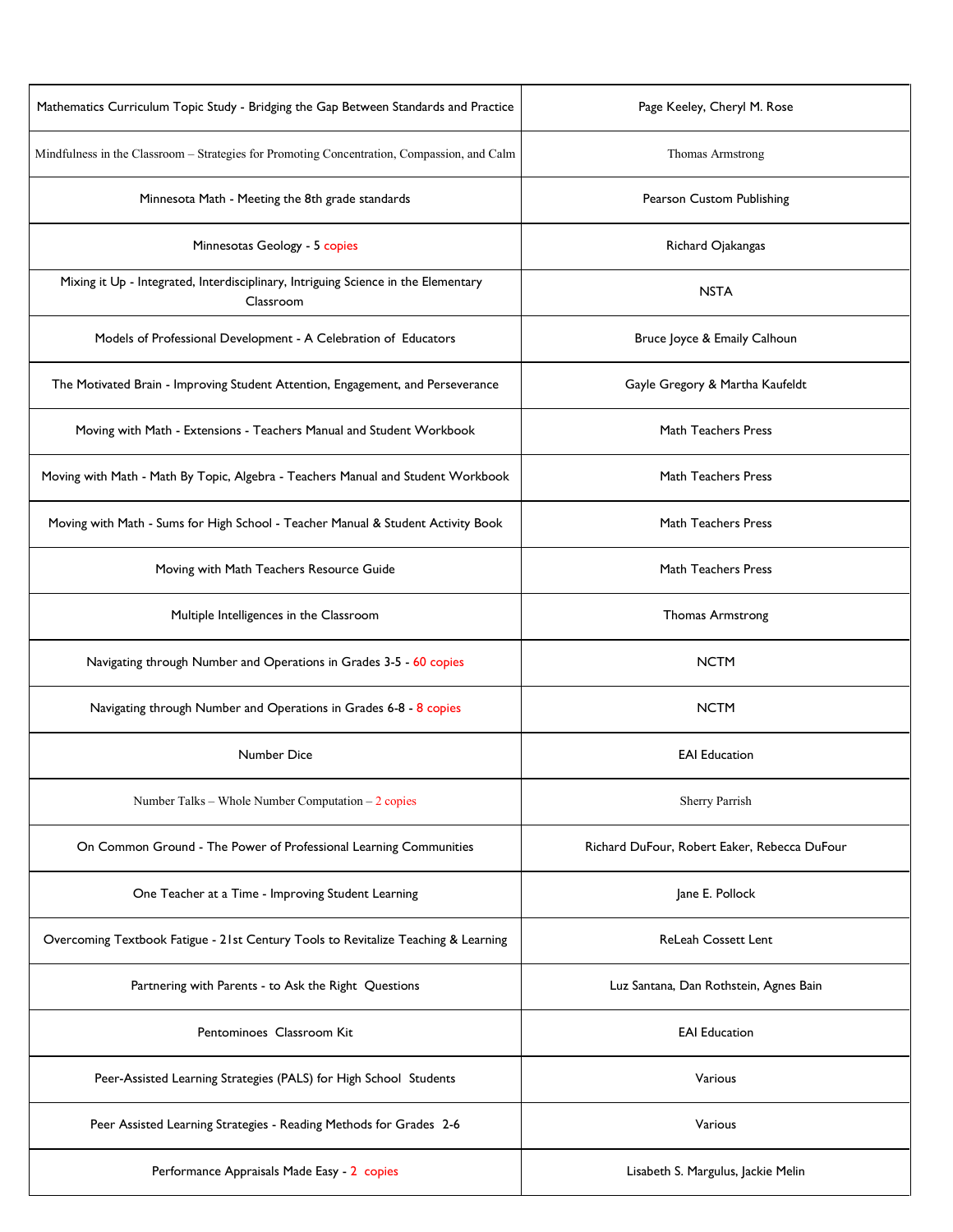| Permission to Forget - And Nine Other Root Causes of America's Frustration With |             |
|---------------------------------------------------------------------------------|-------------|
| Education                                                                       | Lee Jenkins |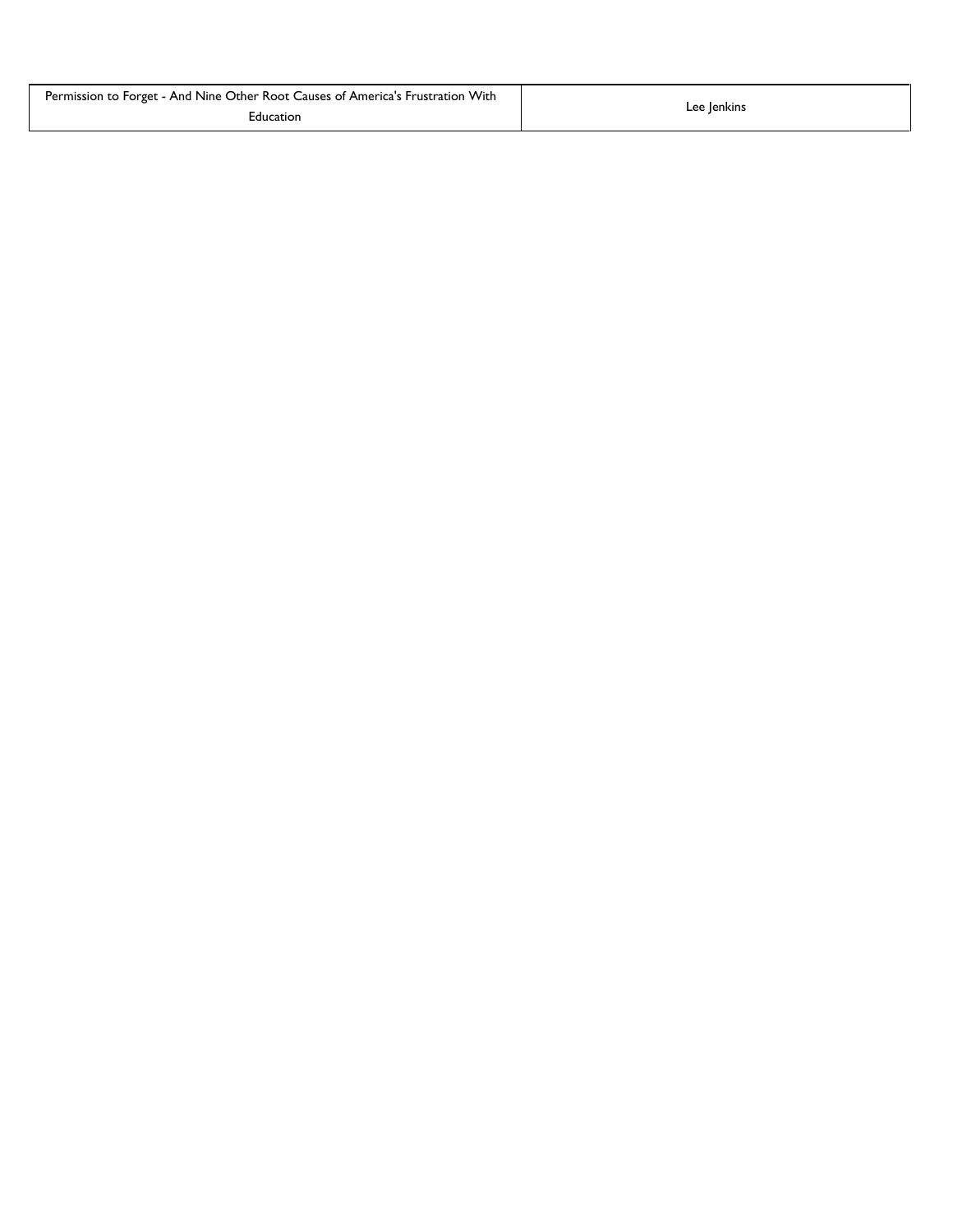| Power of ICU - 2 copies                                                                                            | Danny Hill & Dr. Jayson Nave                               |
|--------------------------------------------------------------------------------------------------------------------|------------------------------------------------------------|
| Power Polygons Tub                                                                                                 |                                                            |
| Power Standards - 11 copies                                                                                        | Larry Ainsworth & Douglas Reaves                           |
| Picture Books - an annotated bibliography with activities for teaching writing with the<br>6+1 Trait Writing Model | <b>NWREL</b>                                               |
| Picture-Perfect STEM Lessons, K-2<br>Using Children's Books to Inspire STEM Learning                               | Emily Morgan & Karen Ansberry                              |
| Picture-Perfect STEM Lessons, 3-5<br>Using Children's Books to Inspire STEM Learning                               | Emily Morgan & Karen Ansberry                              |
| Practical Methods for Teaching MATH FACTS & NUMBER SENSE (Grades K-3) - 4<br>copies                                | <b>Gale Pukall</b>                                         |
| Practical Strategies for Co-Teaching Inspiring ALL LEARNERS -                                                      | Joy Factor Consulting                                      |
| Primary Mathematics Teacher's Guide - 6A                                                                           | Singapore Math                                             |
| Primary Mathematics Teacher's Guide - 6B                                                                           | Singapore Math                                             |
| Primary Mathematics Textbook - 6A                                                                                  | Singapore Math                                             |
| Primary Mathematics Textbook - 6B                                                                                  | Singapore Math                                             |
| Primary Mathematics Workbook - 6A                                                                                  | Singapore Math                                             |
| Primary Mathematics Workbook - 6B                                                                                  | Singapore Math                                             |
| Productive Group Work                                                                                              | Nancy Frey, Doug Fisher, Sandi Everlove                    |
| Professional Development - Learning From the Best - 2 copies                                                       | <b>Emily Hassel</b>                                        |
| Questioning for Classroom Discussion                                                                               | Jackie Acree Walsh, Beth Dankert, Sattes                   |
| Qualities of Effective Teachers - 2nd Edition - 2 copies                                                           | James H. Stronge                                           |
| Reaching Higher - The Simple Strategy to Transform America's K-12 Schools                                          | John Baylor                                                |
| Reading with Meaning (Teaching Comprehension in the Primary Grades) - 2 copies                                     | Debbie Miller                                              |
| Reading the Earth - Landforms in the Making - 7 copies                                                             |                                                            |
| Reflective Practice to Improve Schools - An Action Guide for Educators - 2 copies                                  | Jennifer York-Barr, William Sommers, Gail Ghere, Jo Montie |
| Research Ideas for the Classroom - Early Childhood Mathematics                                                     | NCTM Research Interpretation Project - Robert J. Jensen    |
| Responding to the Every Student Succeeds ACT with the PLC at Work Process                                          | Richard DuFour<br>Douglas Reeves<br>Rebecca DuFour         |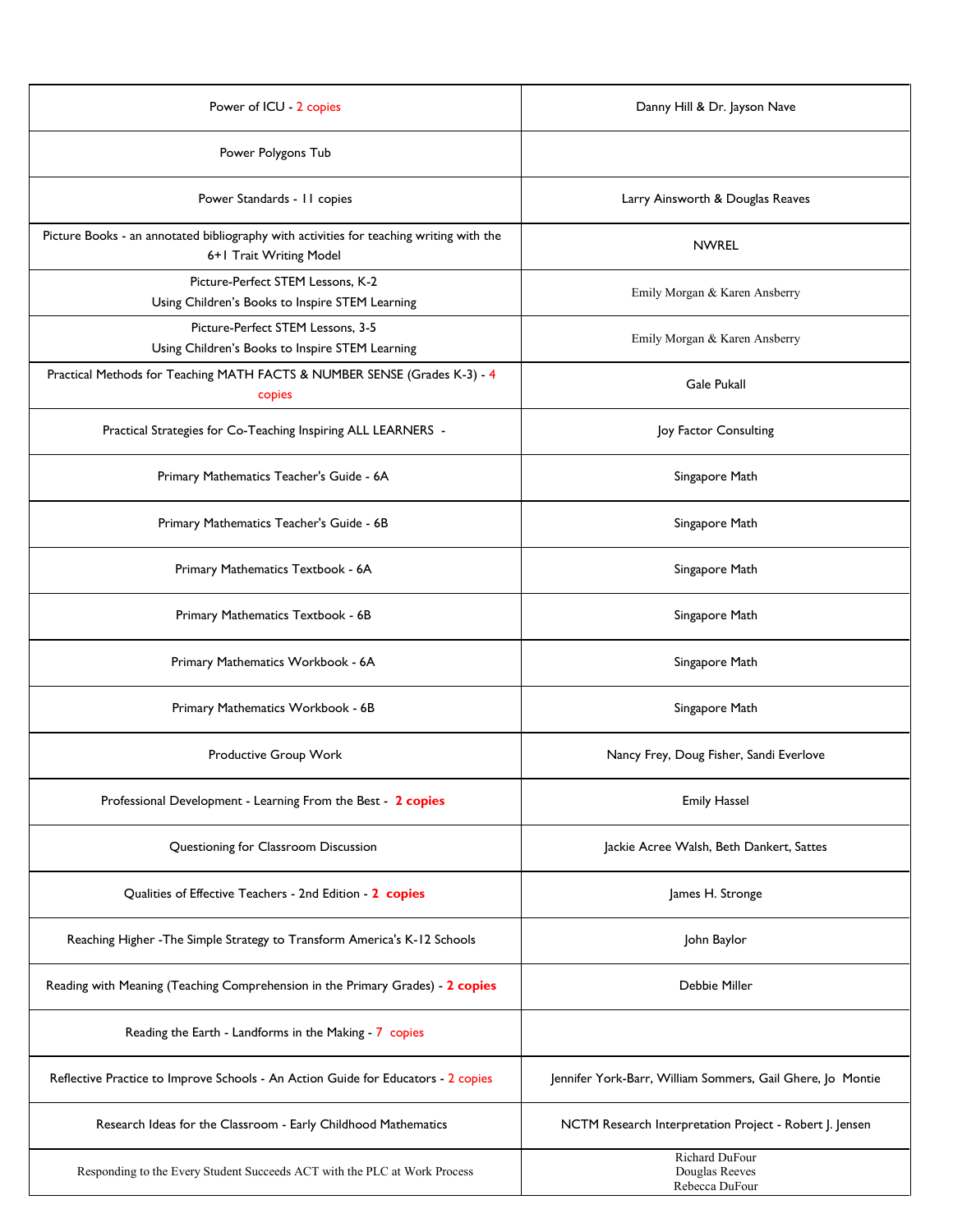| Response to Intervention - Policy Considerations and Implementation                                               | <b>NASDSE</b>                                               |
|-------------------------------------------------------------------------------------------------------------------|-------------------------------------------------------------|
| Response to Intervention - Principles & Strategies for Effective Practice                                         | Rachel Brown-Chidsey                                        |
| Rethinking Grading (Meaningful Assessment for Standards-Based Learning)                                           | Cathy Vatterott                                             |
| Revisiting Professional Learning Communities At Work - New Insights for Improving<br><b>Schools</b>               | Richard DuFour, Robert Eaker, Rebecca DuFour                |
| Rtl in Math - Practical Guidelines for Elementary Teachers                                                        | William N Bender & Darlene Crane                            |
| Rtl in Middle and High Schools                                                                                    | William N. Bender                                           |
| Rtl: Practical Strategies for Intervening with Students Before the Fall Too Far Behind in<br>Reading (Grades 1-5) | Dr. Mary Howard                                             |
| Rtl: The Science and Practice of Assessment & Intervention                                                        | Shane R. Jimerson & Matt Burns, Amanda VanDerHeyden         |
| Science Curriculum Topic Study - Bridging the Gap Between Standards and Practices                                 | Page Keeley                                                 |
| School Culture - Rewired How to Define, Assess, and Transform it                                                  | Steve Gruenert & Todd Whitaker                              |
| School Leadership That Works                                                                                      | Robert Marzano, Timothy Waters, & Brian McNulty             |
| Schools and Communities Working Together - Celebrating School Change Projects in<br><b>Rural MN</b>               | Vicki Nelson, Terri Anderson - The Center for School Change |
| Schoolyard Ecology Explorations - 2 copies                                                                        | U of M                                                      |
| Simply Better - Doing What Matters Most to Change the Odds for Student Success                                    | Bryan Goodwin                                               |
| "Sit and Get" Won't Grow Dendrites - 20 Professional Learning Strategies That Engage<br>the Adult Brain           | Marcia L. Tate                                              |
| Small Steps, Big Changes - Eight Essential Practices for Transforming Schools Through<br><b>Mathematics</b>       | Chris Confer & Marco Ramirez                                |
| Solar Energy - FOSS Kit                                                                                           |                                                             |
| Sparking Student Creativity Practical Ways to Promote Innovative Thinking and Problem<br>Solving                  | Patti Drapeau                                               |
| Station Activities for Algebra I                                                                                  | <b>Walch Education</b>                                      |
| Strategies that Work                                                                                              | Anne Gourdis & Stephan Harvey                               |
| Strategies to Engage the Mind of the Learner - Building Strategic Learners                                        | Rachel Billmeyer                                            |
| Strategy Instruction for Students with Learning Disabilities                                                      | Robert Reid & Torri Ortiz Lienemann                         |
| Students at the Center -Personalized Learning with Habits in Mind                                                 | Bena Kallick & Allison Zmuda                                |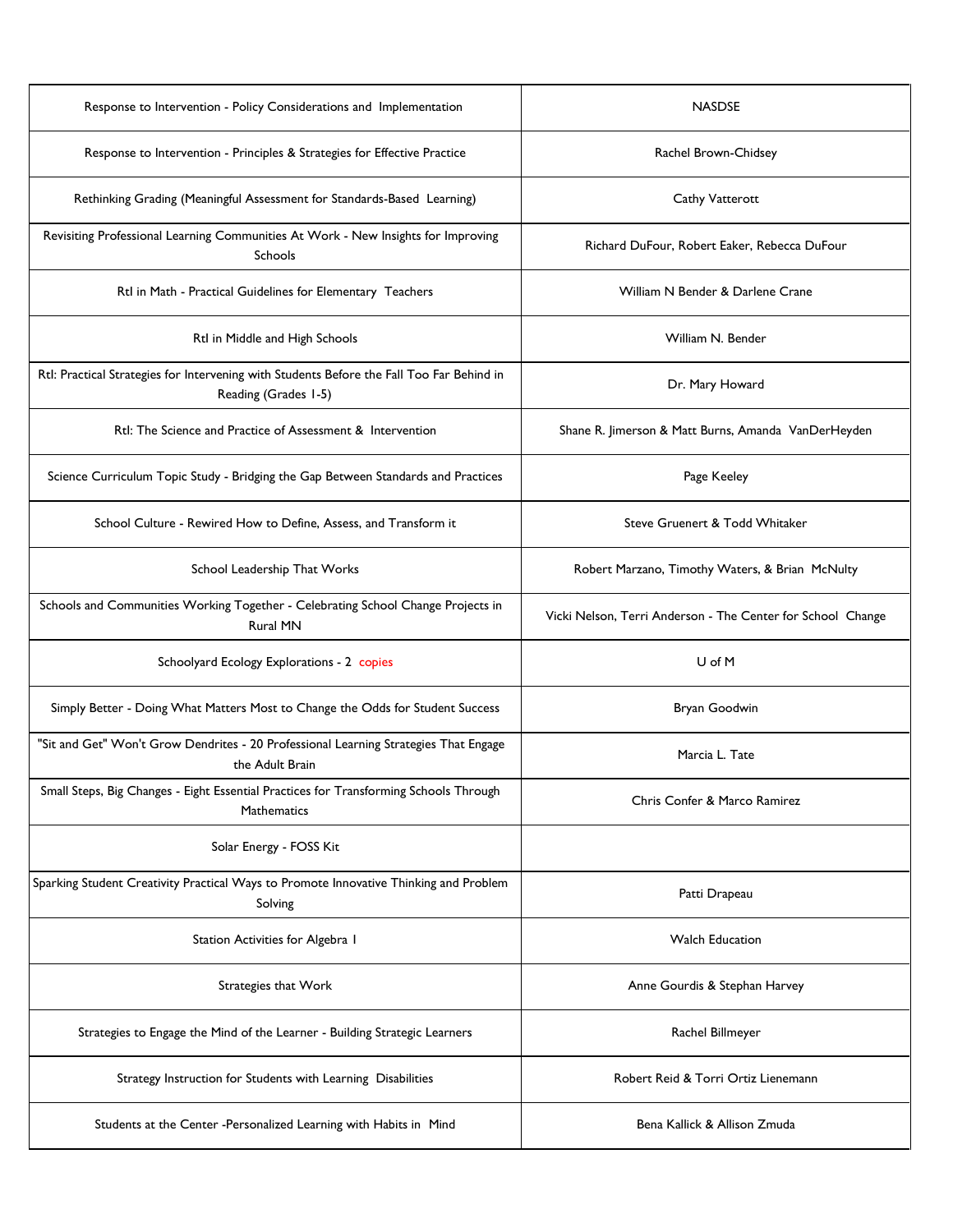| Substitute Teacher Handbook - Proven Professional Management Skills & Teaching<br><b>Strategies</b>     | UtahState University                                                                       |
|---------------------------------------------------------------------------------------------------------|--------------------------------------------------------------------------------------------|
| Succeeding with Standards - Linking Curriculum, Assessment, and Action Planning                         | Judy F. Carr, Douglas E Harris                                                             |
| Supporting Beginning Teachers - The Classroom Strategies Series                                         | Tina H Boogren/Robert Marzano                                                              |
| Taking the Lead - New roles for teachers and school-based coaches                                       | National Staff Development Council                                                         |
| Tangrams - Classroom Kit - Set of 30                                                                    | <b>EAI Education</b>                                                                       |
| Teacher Evaluation - To Enhance Professional Practice                                                   | Charlotte Danielson & Thomas McGreal                                                       |
| Teaching for Deeper Learning - Tools to Engage Students in Meaning Making                               | Jay McTighe<br>Harvey F. Silver                                                            |
| Teach Like A Champion - 49 Techniques That Put Students on The Path To College - 2<br>copies            | Doug Lemov                                                                                 |
| Teach Reflect Learn - Building Your Capacity for Success in the Classroom - 2 copies                    | Pete Hall & Alisa Simeral                                                                  |
| Teaching Boys Who Struggle in School - 2 copies                                                         | Kathleen Palmer Cleveland                                                                  |
| Teaching for K-12 Mathematical Understanding Using the Conceptual Change Model                          | Joseph Stepans, Diane Schmidt, Kate Muir Welsh, Kevin J. Reins,<br>Barbara Woodworth Saigo |
| Teaching in the Fast Lane - How to Create Active Learning Experiences                                   | <b>Suzy Pepper Rollins</b>                                                                 |
| Teaching Learners Who Struggle with Mathematics - Systematic Intervention and<br>Remediation - 2 copies | Helene Sherman                                                                             |
| Teaching Reading in Social Studies, Science, and Math                                                   | Laura Robb                                                                                 |
| Teaching with the Brain in Mind                                                                         | Eric Jensen                                                                                |
| The Art and Science of Teaching - A Comprehensive Framework for Effective<br>Instruction                | Robert J. Marzano                                                                          |
| The Art of Focused Conversation - 100 Ways to Access Group Wisdon in the<br>Workplace                   | R. Brian Standfield                                                                        |
| The Best Schools - How Human Development Research Should Inform Educational<br>Practice                 | <b>Thomas Armstrong</b>                                                                    |
| The Café book - Engaging All Students in Daily Literacy Assessment & Instruction - 2<br>copies          | Gail Boushey & Joan Moser                                                                  |
| The Checklist Manifesto - How to Get Things Right                                                       | Atul Gawande                                                                               |
| The Curriculum Bridge (from standards to Actual Classroom Practice)                                     | Pearl G. Solomon                                                                           |
| The Comprehensive Expository Writing Guide - All the Skills you need to teach good<br>writing           | <b>Empowering Writers</b>                                                                  |
| The Comprehensive Narrative Writing Guide - All the Skills you need to teach good<br>writing            | <b>Empowering Writers</b>                                                                  |
| The Core Six - Essential Strategies - 6 copies                                                          | Harvey Silver                                                                              |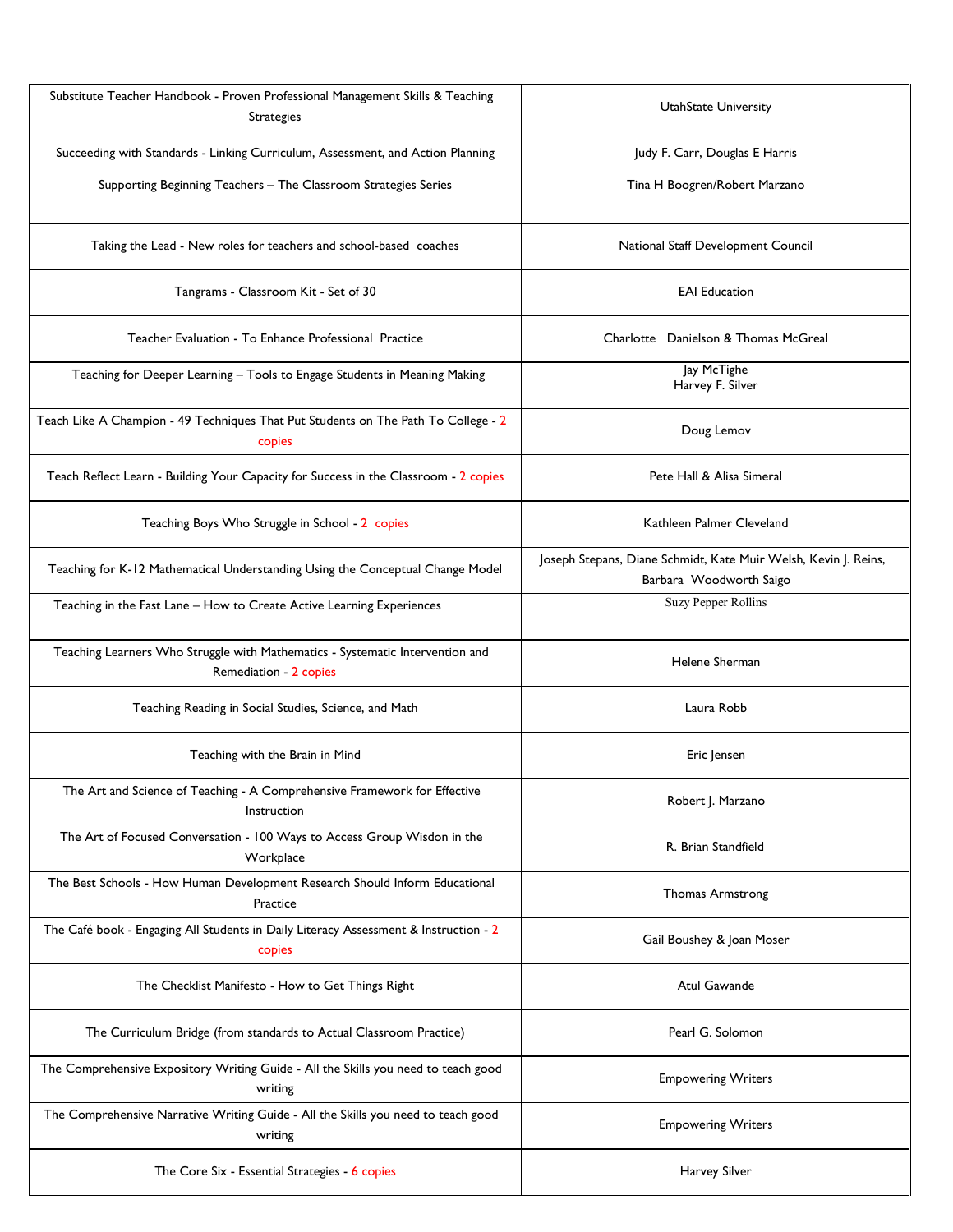| The Co-Teaching Manual |  |
|------------------------|--|
|------------------------|--|

Dianne Basso & Natalie McCoy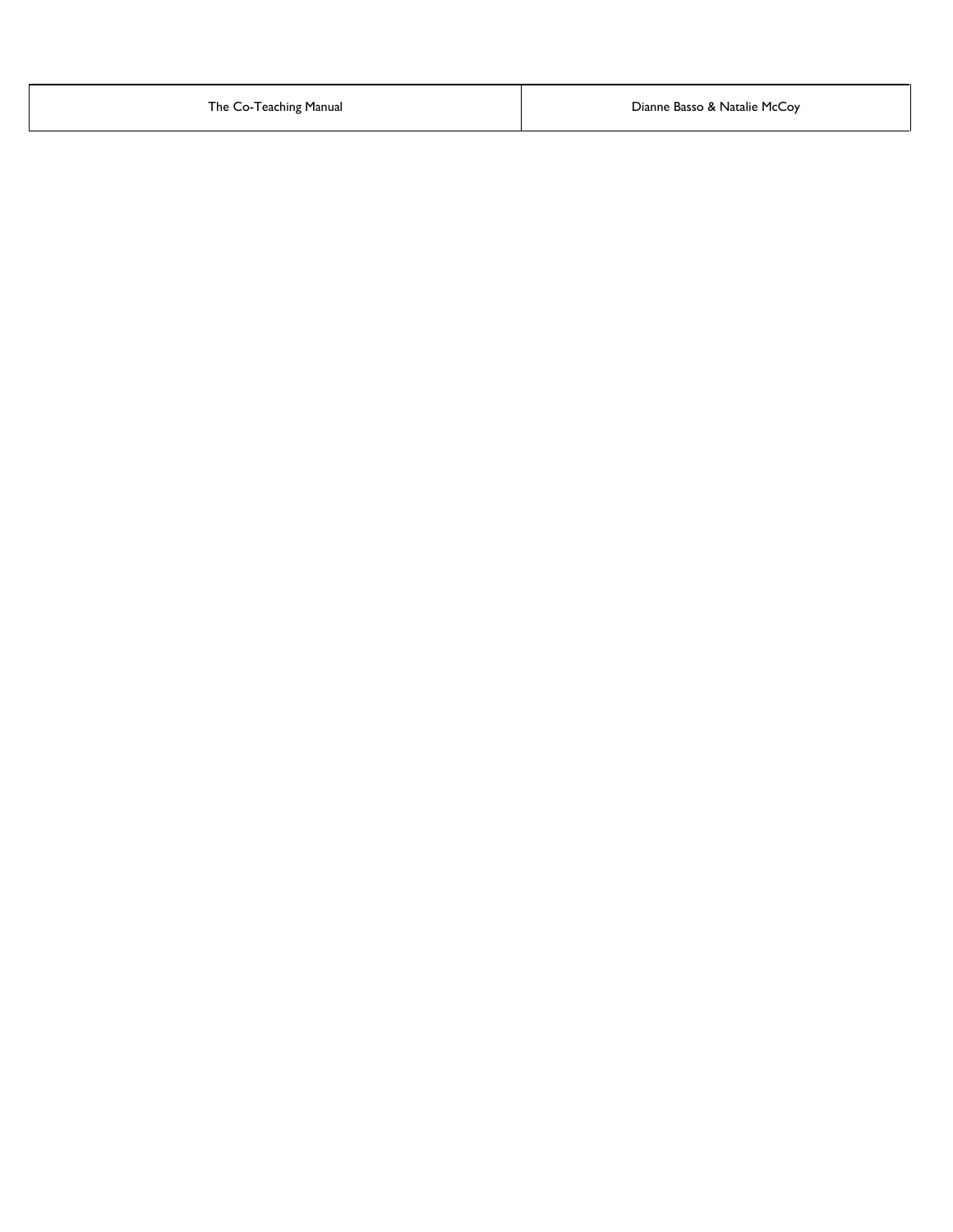| The Daily 5 Alive! Strategies for literacy independence - DVD Set                           | "The Sisters" Gail Boushey & Joan Moser                      |
|---------------------------------------------------------------------------------------------|--------------------------------------------------------------|
| The Daily 5 - Fostering Literacy Independence in The Elementary Grades - 2 copies           | Gail Boushey & Joan Moser                                    |
| The Data Coach's Guide to Improving Learning for All Students - 2 copies                    | Nancy Love, Katherine Stiles, Susan Mundry, Kathyryn DiRanna |
| The Differentiated Classroom - Responding to the Needs of All Learners                      | Carol Ann Tomlinson                                          |
| The Formative Five - Fostering Grit, Empathy, and Other Success Skills                      | Thomas R. Hoerr                                              |
| The Gifted Kids Survival Guide - For Ages 10 & Under                                        | Judy Galbraith, M.A.                                         |
| The Handbook for SMART School Teams                                                         | Anne Conzemius & Jan O'Neill                                 |
| The HIGH Performing School - Benchmarking the 10 Indicators of Effectiveness                | Mardale Dunsworth and Dawn Billings                          |
| The Power of SMART Goals (Using goals to improve student learning)                          | Jan O'Neill & Anne Conzemius                                 |
| The SIOP Model for Teaching English-Language Learners - 3 copies                            | Jana Echevarria, Deborah Short, MaryEllen Vogt               |
| The SIOP Model for Teaching Mathematics to English Learners - 2 copies                      | Jana Echevarria, Deborah Short, MaryEllen Vogt               |
| The SIOP Model for Teaching Science to English Learners                                     | Deborah Short, Mary Ellen Vogt, Jana Echevarria              |
| The Talent Code - Greatness isnt Born. It's Grown. Here's How                               | Daniel Coyle                                                 |
| The World is Flat                                                                           | <b>Thomas Friedman</b>                                       |
| This I believe - (The personal Philosophies of Remarkable Men and Women)                    | Jay Allison and Dan Gediman                                  |
| Total Participation Techniques - Making Every Student an Active Learner                     | Persida Himmele & William Himmele                            |
| <b>Transformative Assessment</b>                                                            | W. James Popham                                              |
| Transformative Assessment in Action - 3 copies                                              | W. James Popham                                              |
| Transforming Professional Development into Student Results                                  | Douglas Reeves                                               |
| Turning High-Poverty Schools into High-Performing Schools                                   | Willam H. Parrett, Kathleen M Budge                          |
| Uncovering Student Ideas in Life Science - 25 New Formative Assessment Probes - 8<br>copies | Page Keeley                                                  |
| Understanding by Design                                                                     | Grant Wiggins & Jay McTighe                                  |